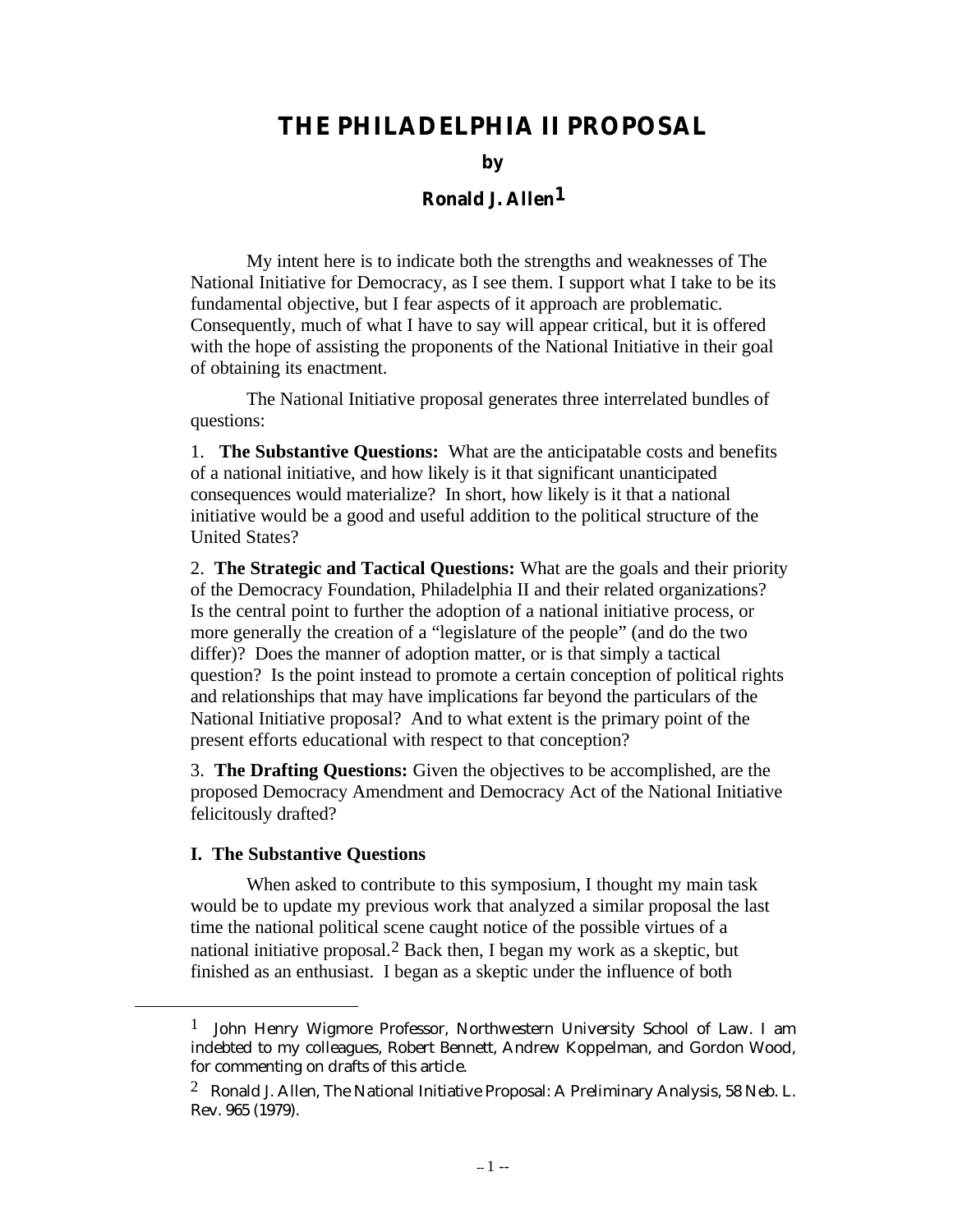academic and journalistic accounts that systematically portrayed the problematic aspects of statewide initiatives and referenda, and slighted their positive contributions, a process that continues today.<sup>3</sup> I finished as an enthusiast because the actual political dynamic of the experience in the states is quite positive, and in my judgment compares favorably to the work product of the nation's legislative bodies. The basis of my views included a review of all empirical studies of statewide initiatives, and in addition I personally examined every statewide ballot proposition in every state with these mechanisms, excluding only certain categories of required referenda (such as school levies whose numerosity would have overwhelmed my resources). I also obtained all the data on campaign expenditures that were then collected by the various states and examined it (in a pitiable and pathetically amateurish way–this is one of the costs of consulting work done in one's youth, I fear). From this effort emerged a number of conclusions, including:

1. The standard journalistic and political theorist's treatment of ballot propositions focused inappropriately on idiosyncratic propositions that were not placed in historical context. In addition, invalid comparisons to the legislative process were made, in particular between ballot propositions and legislative bills passed, whereas the proper comparisons are between ballot propositions and bills proposed, and between propositions and bills that pass. Correcting for these two obvious flaws alone is sufficient to invert the standard, adverse, theoretical analysis of ballot propositions.

2. The work product of ballot measures that pass is collectively quite impressive, including numerous significant and beneficial political reform measures. Propositions involving clear cases of abuses by majoritarian power of minority interests are virtually nonexistent (again, distinguishing between measures on the ballot and those that pass). The few such cases were tame by reference to the surrounding legislation passed by duly elected legislatures<sup>4</sup>; moreover, many problematic initiatives result from legislatures consistently ignoring the legitimate desires of their constituents (typically when the legislator's own best interests are at stake).<sup>5</sup>

3. The aforementioned amateurish empiricism indicated that money did not equate in any simple and direct way to success at the ballot.

4. Although popular democracy is by no means an unalloyed good, a properly constructed national initiative process would likely be a useful addition to the

<sup>3</sup> See David S. Broder, Democracy Derailed (2000), which is a standard impressionistic/journalistic (and negative) account of a complex process that to comprehend requires careful and meticulous study.

<sup>4</sup> See Allen at p. 1022, n. 282.

<sup>5</sup> See the discussion of California's famous Proposition 13, id. at 1039, n. 368. Proposition 13 passed only after a series of similar propositions failed with decreasing margins, with the California legislature remaining steadfast in its refusal to deal with spiraling property taxes. While there were difficulties with Proposition 13, it is more a tale of legislative failure than of the problematics of ballot measures.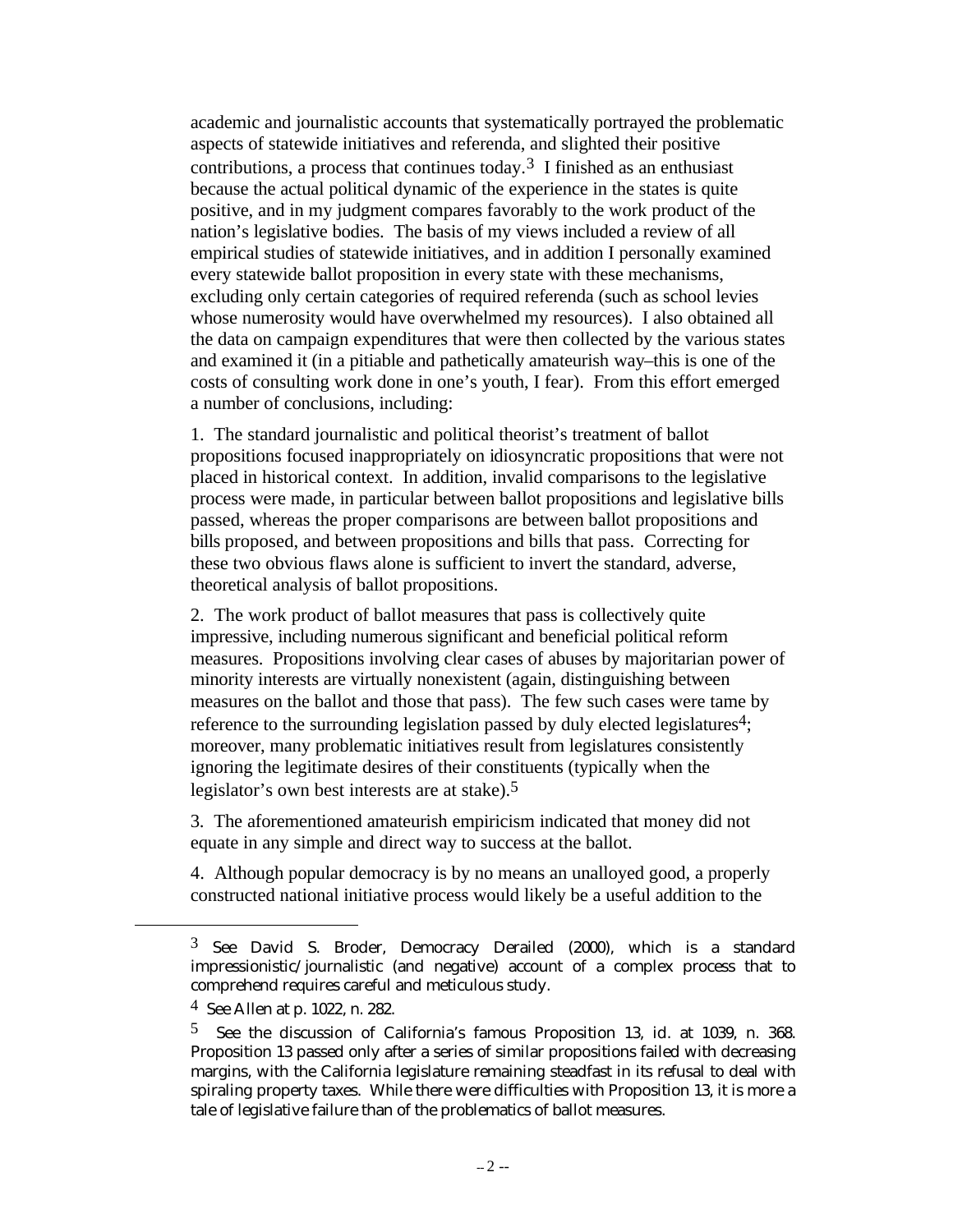political structure of the United States that would primarily be used (at least in terms of bills passed) to offset perverse deficiencies in the "electoral connection."6

Although I think considerable work remains to be done concerning the actual operation of initiatives and referenda in the states, and how that experience maps on to the national political arena, a growing body of literature largely confirms the conclusions I reached. Elisabeth R. Gerber's meticulously researched book, The Populist Paradox (1999), concludes that the simplistic fear that ballot propositions can be bought and paid for by the rich is ill founded. As Dr. Gerber demonstrates in impressive detail, the relationship between money and ballot success is complex and nuanced, and anything but straightforward. For example, citizen groups have greater ballot success than do moneyed special interests, which is the opposite of the conventional wisdom (and conventional mass media critique).<sup>7</sup> This pattern continued in the 2000 election, where, for example, "[d]espite being outspent over 8000 to 1, opponents of charter schools defeated a Washington state initiative, bankrolled largely by millionaire Paul Allen that would have authorized school districts and public universities to sponsor charter schools."<sup>8</sup> There were numerous similar outcomes.<sup>9</sup>

Analyses of the substantive output of ballot propositions is considerably more difficult than analyzing the effect of money because of their tremendous diversity, which in my judgment is where future work should focus. However, in another impressive study, John G. Matsusaka compared the fiscal effects of initiatives, comparing states with and without the procedure.<sup>10</sup> He found that while "demographic factors are by far the most important determinants of fiscal behavior, availability of the initiative does matter as well. After one controls for income, population density, metropolitan population, population growth, mineral production, ideology of U.S. senators, and federal aid, initiative states have lower combined state and local direct general expenditure, spend more locally and less at the state level, and rely less on taxes and more on charges to generate revenue than pure representative states." State spending, in short, is somewhat less in states that allow initiatives than in other states, but importantly the distribution of spending does not differ: "[O]ne might expect to see initiative effects in specific categories of spending, for example, pure transfer programs such as welfare. However, I estimated a number of exploratory regressions on categories of expenditures, including welfare, education, and highways, and was unable to find significant initiative effects."11

<sup>6</sup> See David Mayhew, The Electoral Connection (1974).

 $7$  See, e.g., Broder, supra n...

<sup>8</sup> Ballot Initiative Strategy Center Foundation, Buying Law at the Ballot 6. 9 Id.

 $10$  John G. Matsusaka, Fiscal Effects of the Voter Initiative: Evidence from the Last 30 Years, 103 J. Pol. Eco. 587-623 (1995).

<sup>11</sup> Id. at 620-621.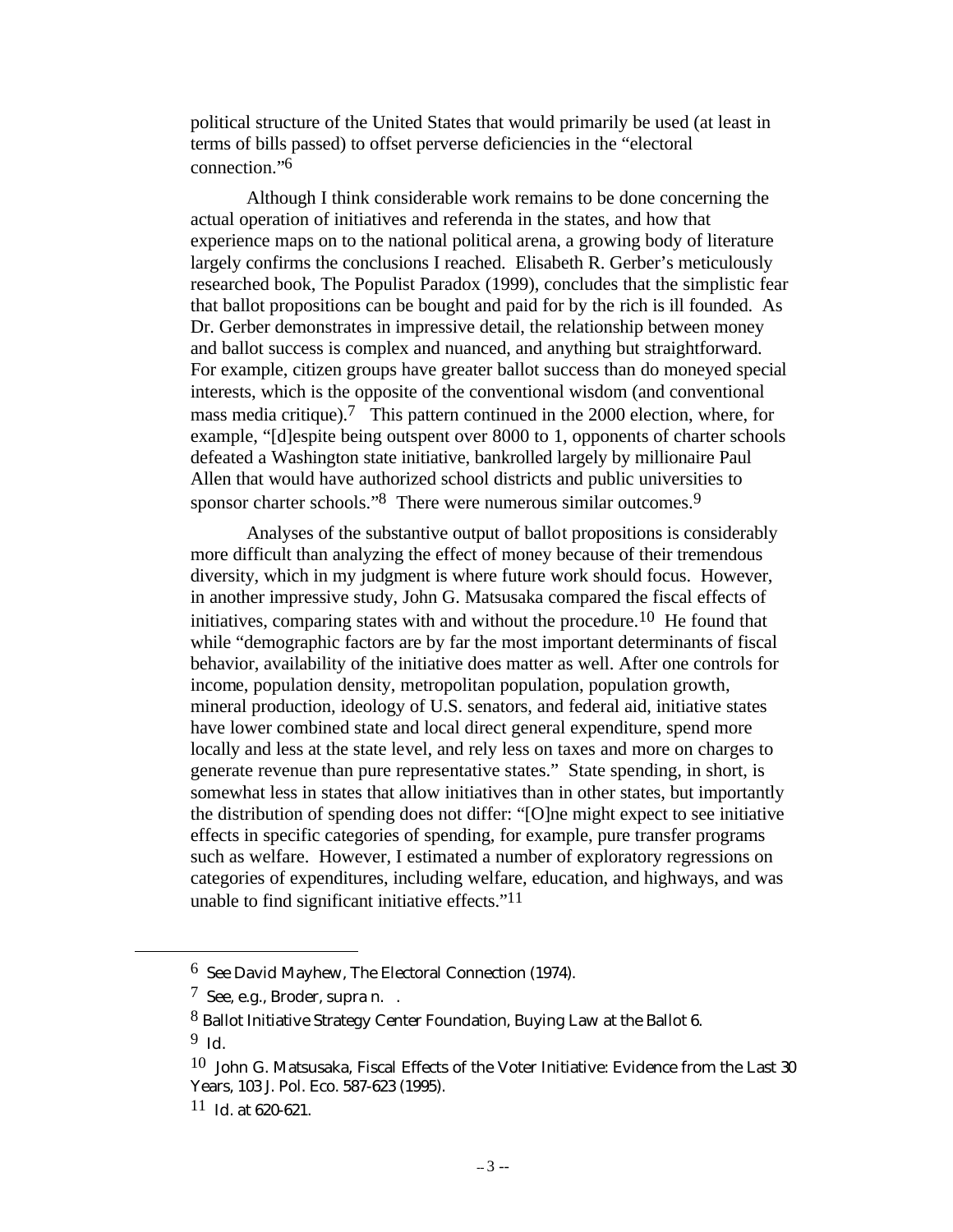Matsusaka's finding that the distribution of state resources does not seem much affected by initiatives is particularly important because of the second major concern of the initiative opponents, that initiatives will be used by majorities to tyrannize minorities. This argument was given some sustenance by Barbara S. Gamble's article, Putting Civil Rights to a Popular Vote,12 which purports to be an empirical study demonstrating that "Citizen initiatives that restrict civil rights experience extraordinary success: voters have approved over three-quarters of these, while endorsing only a third of *all* initiatives and popular referenda." I say "purports" because this study does not rise to level of competent empiricism. Dr. Gamble apparently collected her data set in a wholly inappropriate way. By her own admission "To build a catalogue of cases, I read extensively in the political science and legal literature on initiatives and referenda to find those that dealt with civil rights issues. I also scoured the post election issues of *The Washington Post*."13 In short, she used sources notorious for their biases. She also failed to include an unspecified set of initiatives she did identify, and excluded all initiatives on women's issues. Moreover, the article has no discussion of the criteria employed to determine if the results were, in her term, "tyrannical." Last, no effort was made to distinguish statewide ballot measures from local ballot measures, although obviously the political dynamic underling them may differ.

Although Dr. Gamble did not use reliable and complete data sets, and apparently did not review all ballot measures herself (as I did twenty-five years ago), others have identified such sets and they contradict Dr. Gamble's conclusions. Todd Donovan and Shaun Bowler identified data sets containing "state and local ballot measures dealing with civil rights of gays and lesbians, including measures dealing with AIDS . . . Of the eleven state measures identified, three passed (27%), but only two (18%) can be said to have produced decidedly anti-minority outcomes. This compares to a 38% approval rate for all state initiatives from 1898 to 1992 . . In this policy area, the electoral majority in states typically do not deprive this minority of civil rights and are less likely to pass these policies than other initiatives."14

<sup>12</sup> Barbara S. Gamble, Putting Civil Rights to a Popular Vote, 41 A.J. Pol. Sci. 245-269 (1997).

<sup>13</sup> Id. at 251-252.

<sup>14</sup> Todd Donovan & Shaun Bowler, Direct Democracy and Minority Rights: An Extension, 42 A.J. Pol. Sci. 1020, 1021-1022 (1998). See also James Wenzel, Todd Donovan & Shaun Bowler, Direct Democracy and Minorities: Changing Attitudes About Minorities Targeted by Initiatives, in Shaun Bowler, Todd Donovan & Caroline J. Tolbert (eds.), Citizens as Legislators (1998), at p. 271, reaching a similar conclusion ("State-level direct democracy seems less likely to translate opinions about unpopular minorities into anti-civil rights policies than critics would suggest, or state voters might have less hostility to minority civil rights than some would have us expect."). See also Caroline J. Tolbert & Rodney E. Hero, Race/Ethnicity and Direct Democracy: The Contextual Basis of Support for Anti-Immigrant and Official English Measures, id. at 209: "Plainly, the initiative process may be more difficult for a discrete interest group to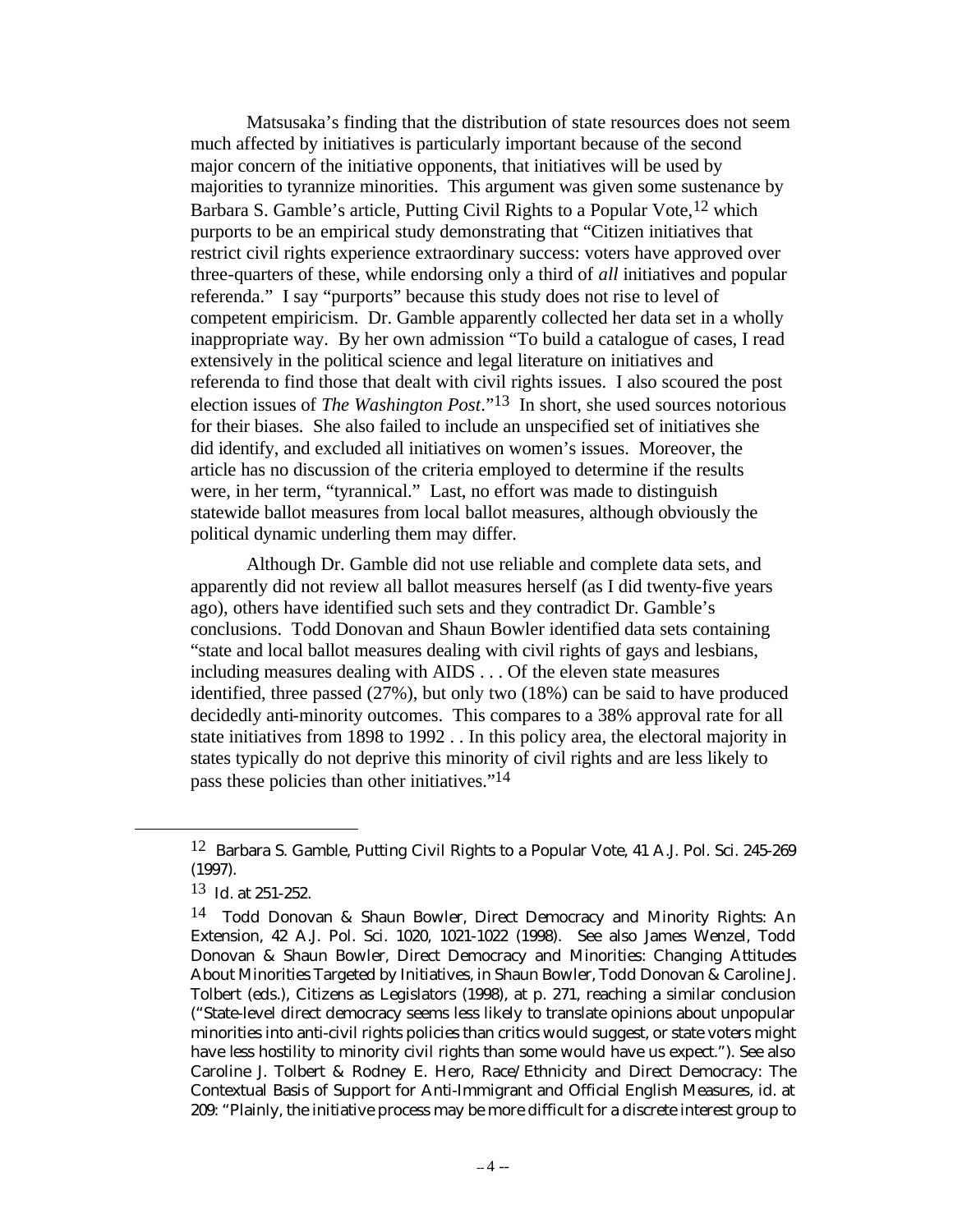The picture that emerges today from the empirical literature is similar to the rougher picture I constructed some twenty years ago. Neither the grandest hopes nor the deepest fears for the initiative process have come to fruition.<sup>15</sup> The evidence continues to suggest that a properly constructed national initiative process plausibly would be a useful addition to the political structure of the United States. Whether the National Initiative legislative proposals are properly constructed will be discussed in section III below.

#### **II. The Strategic and Tactical Questions**

l

The Democracy Foundation' sponsorship of the National Initiative has certain strategic and tactical questions to consider. As it pursues its goals, it will meet a buzz saw of criticism, which it must be prepared for. I endeavor here to indicate some of those questions and the nature of some of the criticism it can expect to face. First, The Democracy Foundation must be clear about its overriding objective, and to me its literature is ambiguous. The literature is not clear whether obtaining the adoption of a properly structured National Initiative is the primary point of the Foundation. Other possibilities implied are the dissemination of a particular view of popular sovereignty and attempting to win adherents to it, civic education somewhat more diffusely, and relatedly a more educated and energized electorate with a concomitant rejuvenation of the public sphere.

I would put aside general concerns about the state of the electorate. The state of the electorate in the United States has generated the most astonishing and richest civilization the world has ever seen. Complaints about the uninformed or unengaged electorate confuse, I think, the interests of the political pundits with the interests of the nation. All of us find it curious that others are not fascinated with those things that fascinate us, but it is a good thing, not a bad thing, that most of us may pursue our professions and trades without wasting productive hours worrying about the minutiae of governance. Fairly plainly, when things in the body politic go awry, the attention of the average voter turns to political issues, which plausibly is the optimal level of political engagement.

The remaining two goals, promoting a national initiative and a particular political conception of citizenship, are to me interestingly intertwined. I would favor promoting a national initiative for the reasons previously identified. As a tactic to obtain the National Initiative, I would favor the general approach of The Democracy Foundation in presenting the issue to the people, but I am not persuaded that the underlying political conception of citizenship is either wise or correct and thus doubt that it should be pursued independently. The notion that

capture than a legislature (or have enough resources to logroll successfully), but that is a two way street that affects not only the modern liberal agenda and but the modern conservative agenda as well."

15 For intelligent and careful examinations, see David B. Magleby, Direct Legislation: Voting on Ballot Propositions in the United States (1984), Larry J. Sabato, Howard R. Ernst & Bruce A Larson, Dangerous Democracy? The Battle Over Ballot Initiatives in America (2001); Philip L. Dubois & Floyd Feeney, Lawmaking by Initiative (1998).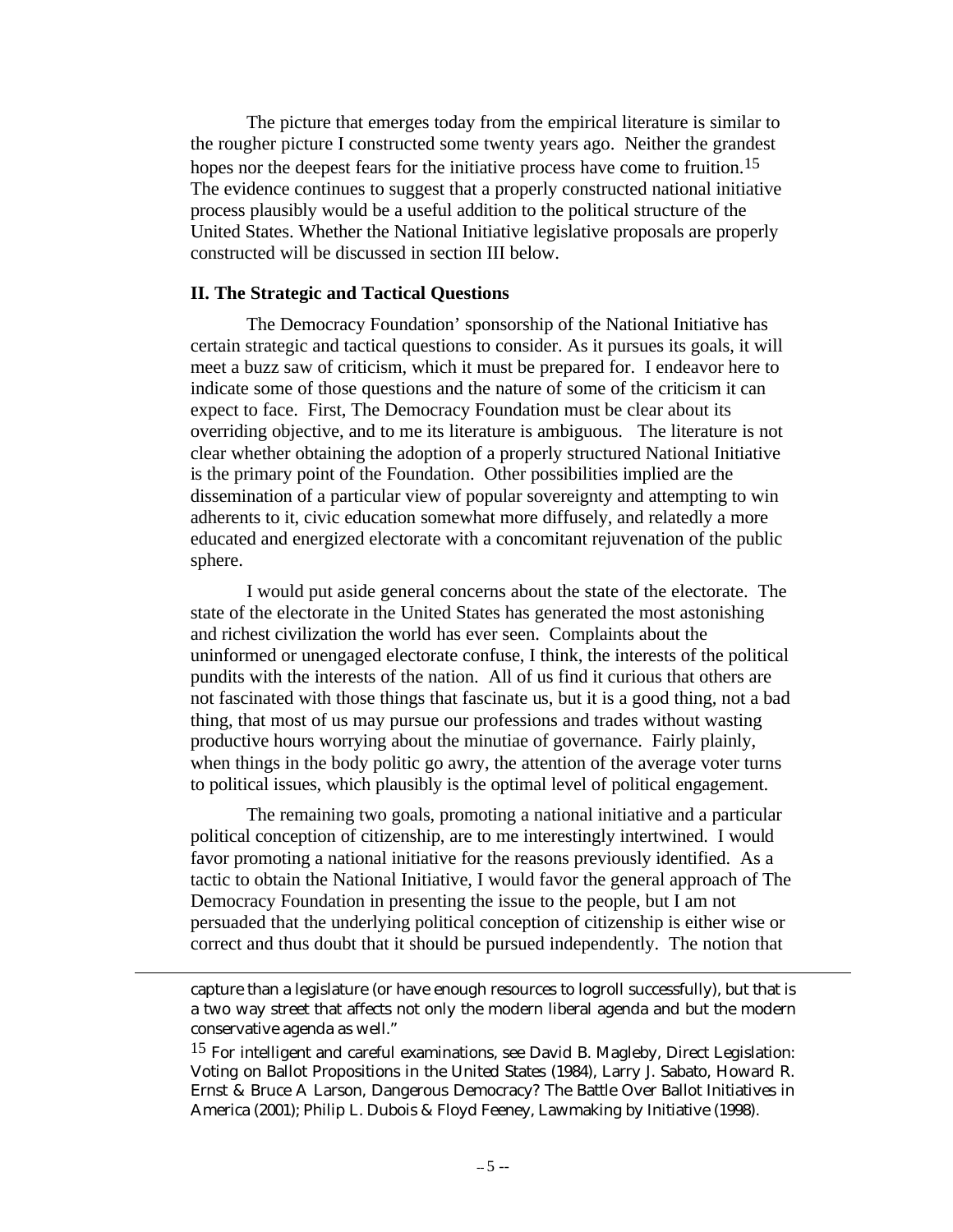the public has a free standing "right" to vote to change the Constitution or enact legislation without enabling acts, constitutional or statutory, is plainly wrong, and in any event will convince virtually no one with any substantial training in the law. In fact, I predict that it will convince practically no one, no matter what their training or background. It clearly will not convince the governmental actors whose assistance would be required for it to work, such as Congress who must take enabling steps, the President who must enforce initiated "law," and the courts who must treat the work product as law. Rather than pursue this likely futile path, I would use the planned mechanism of presentation to the people as a means, and possibly a very effective means, of selectively educating the voting public about the advantages of a properly constructed national initiative process, and thus working toward the more arduous goal of amending the Constitution to provide for a national initiative.

I am thus opposed to the strategy of promoting the view of citizenship as inherently possessing a right of "majority rule," although I accept it as a legitimate tactic to advance the pursuit of a national initiative. To make clear my objections to the strategy of promoting this view of citizenship, the two different understandings of the underlying political conception of citizenship that may be at play must be sorted out. One, which seems to be the official position of The Democracy Foundation, is that there is an inherent right of majority rule in a body politic. As is stated on its website:

Obviously, the Constitution does not and cannot limit the powers of its creator –the People. The People can at any time exercise First Principles to amend the Constitution and enact a law establishing legislative procedures to legislate in an orderly fashion.

If this is meant as a statement of rights that exist independently of the constitutional structure, I venture to say that it is held by virtually no one, and that virtually no one will be persuaded that it is correct or should be adopted. The arguments against it are devastating, ranging from the philosophical to the practical. They are also complex, and I will just adumbrate a few points here.

On the philosophical plane, I will give two examples of the problems. First, rights exist as a part of duly constituted institutions rather than in states of nature. The argument of a free standing right of majority vote/majority rule proceeds to the contrary, as though there are rights which pre-exist political organization, but it is completely unclear what that might mean. Rights emerge from political institutions, and are defined by it, and thus nothing precludes political organization that excludes direct democracy. Second, majority voting is a solution to various problems of decision-making, but to my knowledge in no political philosophy is it offered as the theoretical foundation of a political edifice.16 In part this is because it is not even obvious what the phrase "majority

<sup>16</sup> The closest political theory to this position is Jean-Jacques Rousseau's, but for Rousseau political equality was simply a means of keeping tyranny at bay, and in any event does not map directly onto some notion of majority vote rules. For a discussion, see Andrew Koppelman, Sex Equality and/or the Family; From Bloom vs. Okin to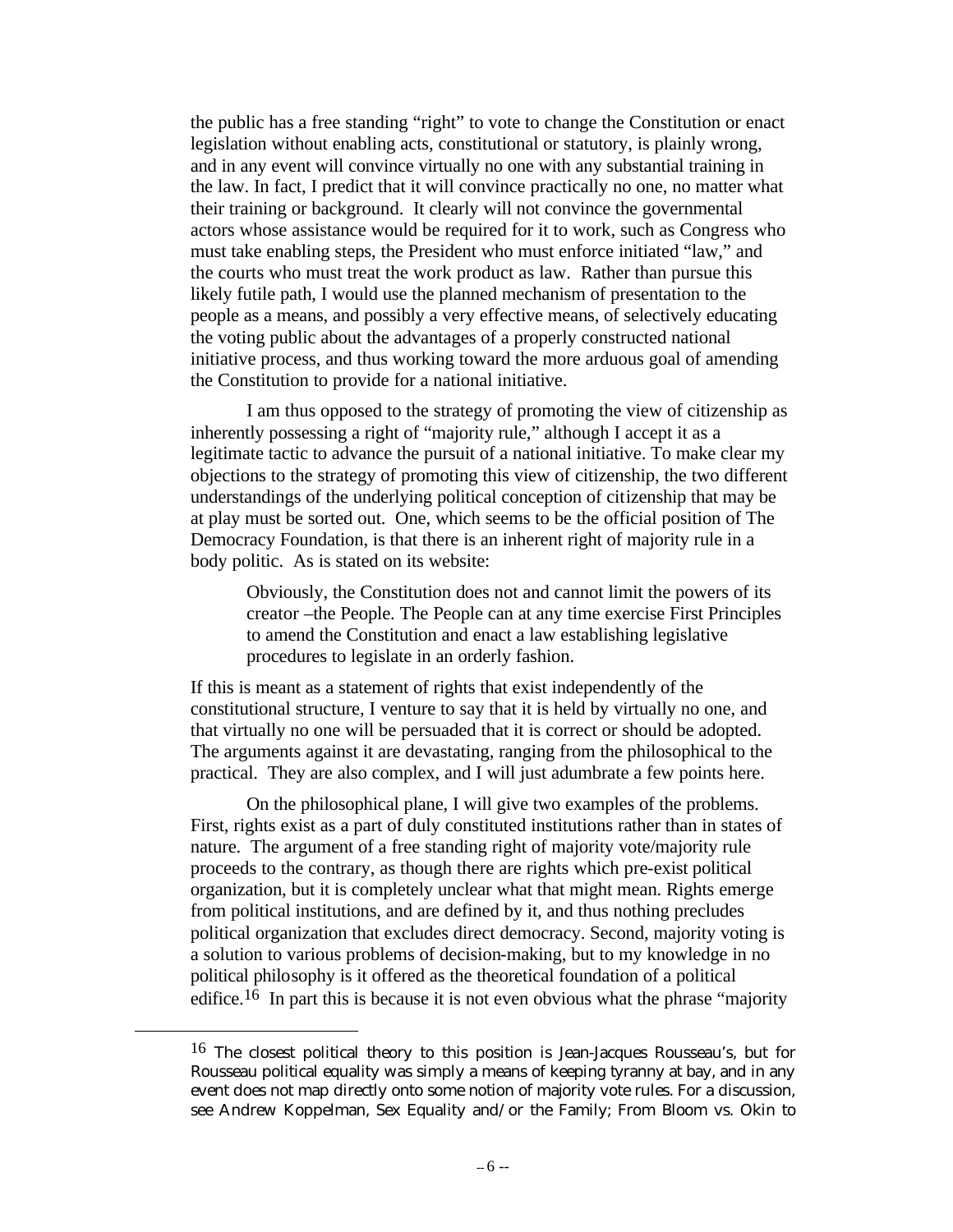vote" means. Is it a majority of those who vote, of the entire population, of some other subset, or what? What about children, the infirm, convicts, and so on? By contrast, some version of equality is central to many political philosophies, as is respect for human rights, among which the right to vote is often included (and the right to effective representation in the political sphere), but a particular decision rule of this sort (Rawlsian "veil of ignorance" is an entirely different kind of decision rule, for example) is not the "first principle" of any political philosophy of which I am aware (and even for Rawls it is a mechanism, not a "first principle").

Another problem. Who are the people who possess this right? In 1789 did it include slaves, the indigenous population, the French inhabitants of the Louisiana Territory, and the Spanish inhabitants of the west and southwest? Why not? Does it include Mexico and Canada today? If we had a referendum that called for annexing Canada that passed overwhelmingly in the "United States" but was ignored in "Canada" (but still with an "overall" favorable majority) would we then possess Canada? Again, why not? Why is this metaphysical entity (popular sovereignty/majority vote) limited to contemporary American borders but independent of the Constitution that creates those borders? This is another example of the problem noted above that rights are integral to rather than standing apart from political organization.

More problems. First principles, in addition to being clear, are normally clearly articulated, and this is anything but. Before, during, and after 1789, no such first principle was ever expressed in any authoritative way (or at all, really), nor was it robustly woven into the actual fabric of decision making anywhere in the relevant world (even in Greece, where there were disenfranchised slaves and women, and in any event different political structures than Athenian democracy). All the American colonies had restricted franchises, and most colonies seriously limited the power of the "people" to enact binding legislation or constitutional (charter) amendment on their own without governmental involvement. Indeed, one of the innovations of the French and American revolutions was the idea that through revolution, not majority vote, "the people" had the right to overthrow repressive governments. To my knowledge, over the last 200 years no such claim (popular sovereignty/majority rule) has been made that has been taken seriously on any large scale anywhere in the country or been the basis of authoritative political action. Again, this is not to say that majority vote was never used as a decision tool, for it was. That is a far cry from the argument that majority vote is or was the most fundamental right and the essential font of political power, the "first principle," as it were, of a body politic.

Rousseau vs. Hegel, 4 Yale J.L 399 (1992). As I understand it, the Kantian view is that "Votes can determine what the general will is only where they are the duly constituted procedure for determining the general will." Christine M. Korsgaard, Taking the Law into Our Own Hands: Kant on the Right to Revolution, in Andrews Reath, Barbara Herman, and Christine M. Korsgaard (eds.), Reclaiming the History of Ethics: Essays for John Rawls 297, 312 (1997), and so on.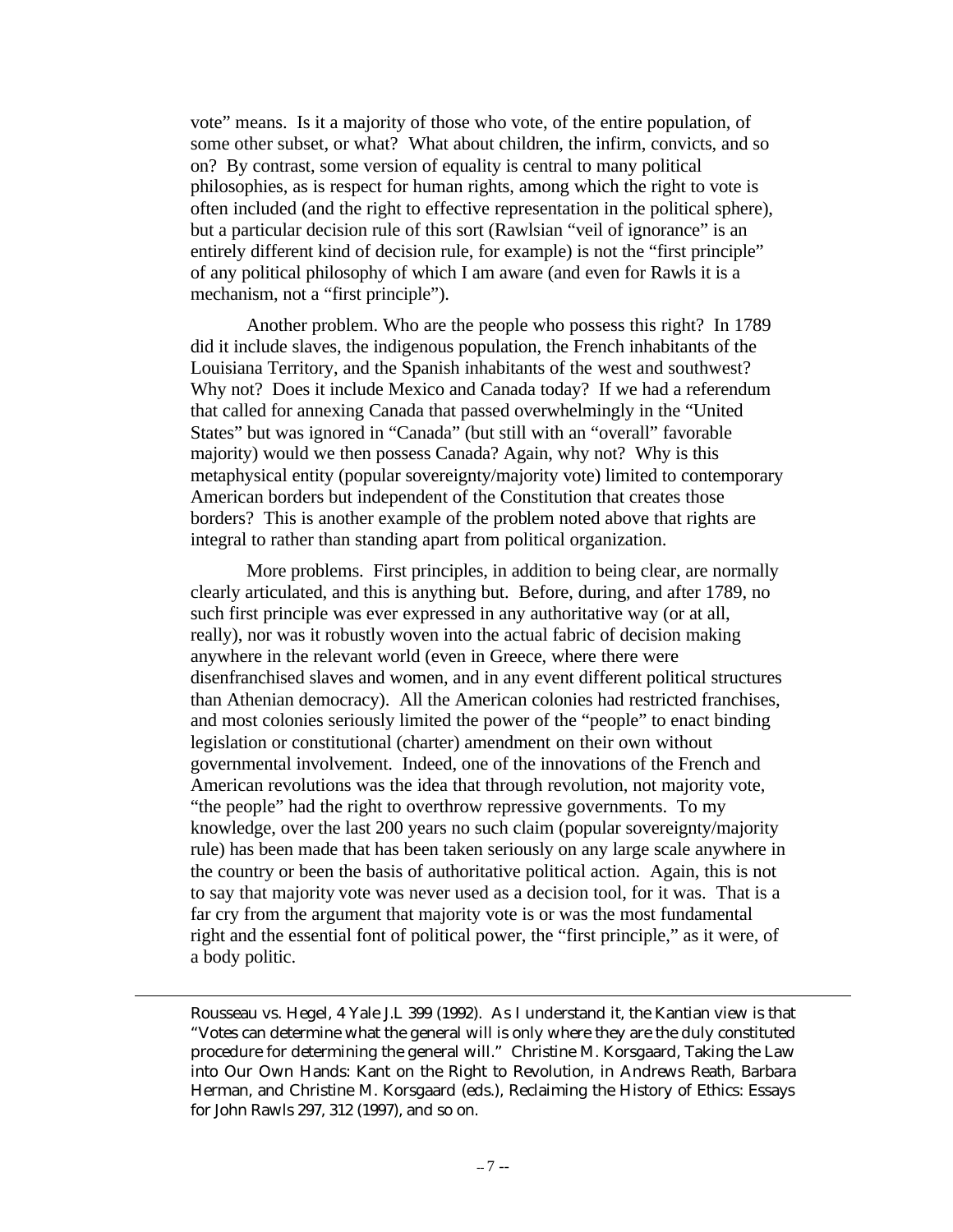Is it even plausible to think of this as a first principle that supercedes life, liberty, the pursuit of happiness, and numerous specific issues, such as no bills of attainder or convictions without trial? If a vote were held in the United States that a certain person or group of persons should be enslaved or executed, should such an act be carried out? Innumerable similar hypotheticals can be posed that suggest why a robust political philosophy may use majority vote as a decision tool but not as the foundation of political and human rights. The trial of Socrates, after all, is taken as an example of how justice and majority rule can stand in opposition to each other. In any event, claiming an undifferentiated human or political right of this sort will quickly take The Democracy Foundation into the morass of metaphysical arguments largely distinguished by their inability to persuade anyone of anything. This is a fate that a good idea like the national initiative should avoid.

The Democracy Foundation relies heavily on the scholarship of Akhil Amar, but to my knowledge Prof. Amar has never made the metaphysical claim that there is a "first principle" out there somewhere that empowers majority voting independent of conventional constitutional structure. Quite to the contrary, he is a constitutional textualist whose argument has been that this "first principle" of a right to adopt constitutional change by majority vote of the electorate was written into the Constitution as it was adopted.<sup>17</sup> This argument shifts the focus from metaphysics to interpretation. This shift does not, however, much affect the argument's likely persuasiveness, and it is critical, in my judgment that the proponents of the National Initiative consider carefully the potential persuasiveness of the arguments they rely on or endorse. Good ideas should not be burdened with what will appear to be bad arguments, if at all possible. Thus, the critical question is not whether Prof. Amar, or anyone else, has constructed a theory that supports the efforts of The Democracy Foundation; the critical question is whether the argument will convince many others of its wisdom or truth. To appraise that, in turn, requires that the basic form of Prof. Amar's work be understood. In what follows, I attempt to identify that form and its implications. Before doing so, let me say that this should not be taken as a criticism of Prof. Amar's work. It, and he, are justly celebrated. However, the work is celebrated for what it is, and I fear that the organizers of behind the National Initiative may intend to put that work to a purpose for which it is ill suited.

One distinguishing feature of interpretative arguments of the kind under examination is that they are limited only by authorial creativity, and Prof. Amar is quite creative. From a vast universe of contrary data, he skillfully picks and chooses a few strands that he weaves together to proclaim the discovery of this fundamental right that has been there unobserved all along, and there is no scientific test that can be applied to demonstrate objectively that he is "wrong." This is one of the charms of unfalsifiable propositions, of course. One can, however, painstakingly review his arguments, and situate his data in its larger

 $17$  To my knowledge, he has never claimed a parallel right to enact positive law through majority vote.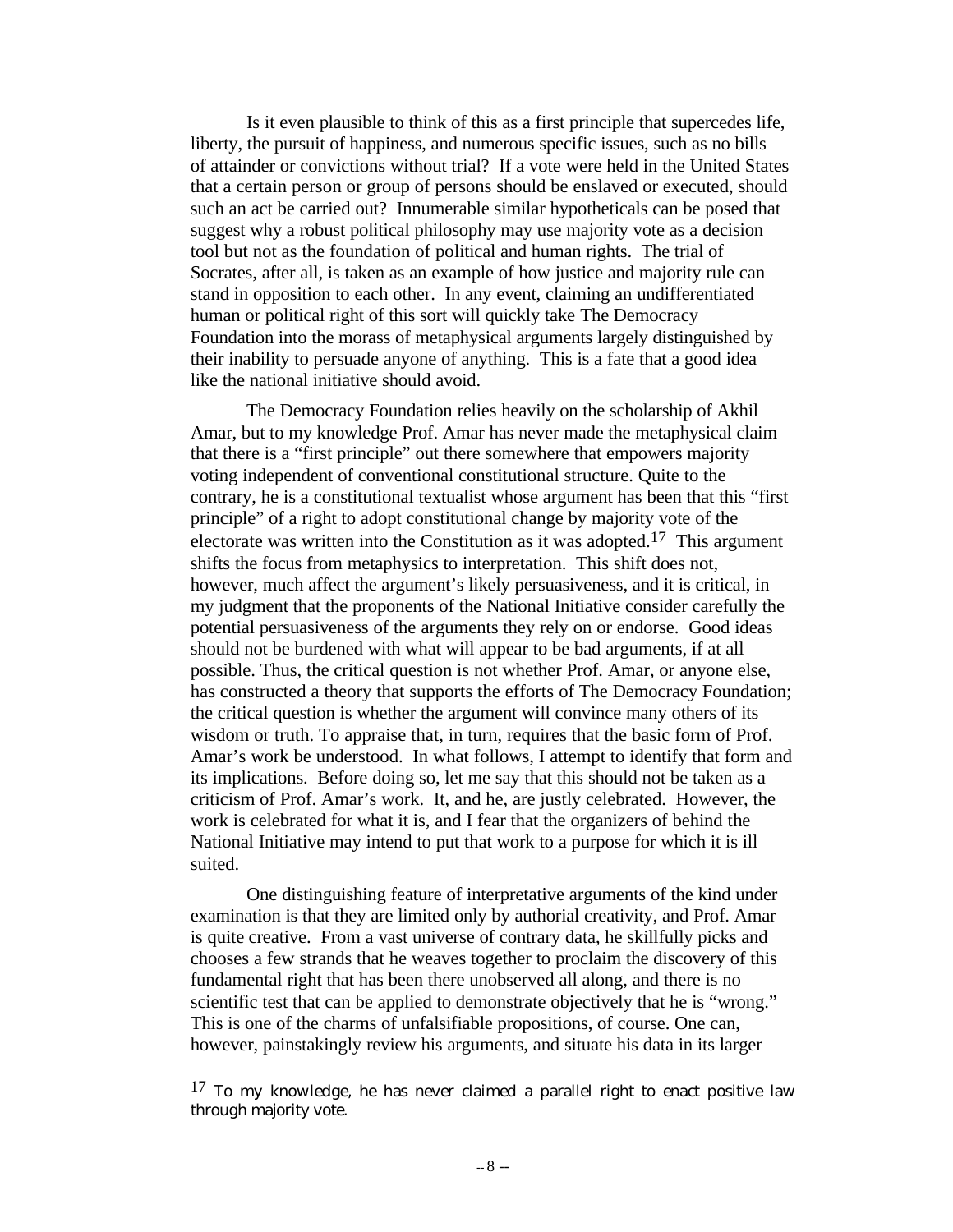context, which Prof. Monaghan has done. He demonstrates virtually point by point the implausibility of Amar's claims.18 Others have followed various aspects of this argument to a similar conclusion. As my colleague, Robert Bennett has pointed out:

[T]here is not a word in the Constitution that would support such a procedure. . .[S]uch a procedure is thoroughly at odds with the most fundamental assumptions of our constitutional order, including importantly the role of the states. For instance qualification to vote in federal elections was originally and remains to a degree within the discretion of the states, see U.S. Const. Art. I, sec. 2, cl. 1; Art. II, sec. 1; Amend. XVII, so that there are not even uniform national qualifications that would seem necessary to give coherence to the notion of a "simple" national majority.19

Still, even Prof. Bennett's point does not provide us the deductive closure sufficient to put a rhetorical argument to rest. This is a reflection of the point above that this kind of argument resists formal or empirical disproof. If such arguments are to be tested rhetorically, then Amar's argument has the most serious problem imaginable from the perspective of the National Initiative. He has convinced virtually no one knowledgeable in constitutional law or history or fluent in interpretative methodologies that he is correct.20

l

Typical is his colleague, Bruce Ackerman, who emphasizes how the framers viewed the revolutionary period and methods as unique, and, while justifying those particular expressions of the will of the people, cast doubt upon them as ordinary modes of conducting civic affairs:

<sup>&</sup>lt;sup>18</sup> Henry Paul Monaghan, We the People[s], Original Understanding, and Constitutional Amendment, 96 Colum. L. rev. 121 (1996).

<sup>19</sup> Robert W. Bennett, Democracy as Meaningful Conversation, 14 Const. Com. 481, 494 n. 28.

<sup>&</sup>lt;sup>20</sup> His co-author, Alan Hirsch, is the only person in print I could find that seems to accept Amar's perspective. I shepardized two of Amar's articles, and sampled the citations. I did not spend enough time to canvass this issue thoroughly, however, and easily could have missed something. Still, it is fairly clear that the standard reactions to Prof. Amar's theory have been rejection and pointing out its problem a la Prof. Monaghan.

For all this, Publius does not succumb to the self-intoxication of "permanent revolution." He is clear that the Convention's efforts to speak for the People can be credible only under very special conditions. The core of his analysis appears in an important paper explaining why all constitutional disputes shouldn't be submitted to the general public for resolution:

Notwithstanding the success which has attended the revisions of our established forms of government and which does so much honor to the virtue and intelligence of the people of American, it must be confessed that the experiments are of too ticklish a nature to be unnecessarily multiplied. Bruce Ackerman, We the People 175-176 (1991), quoting Federalist 49.

For a thoughtful exploration of some of Amar's claims that further demonstrates their implausibility, and exemplifies why informed observers have difficulty embracing his positions as accurate or acceptable interpretation of the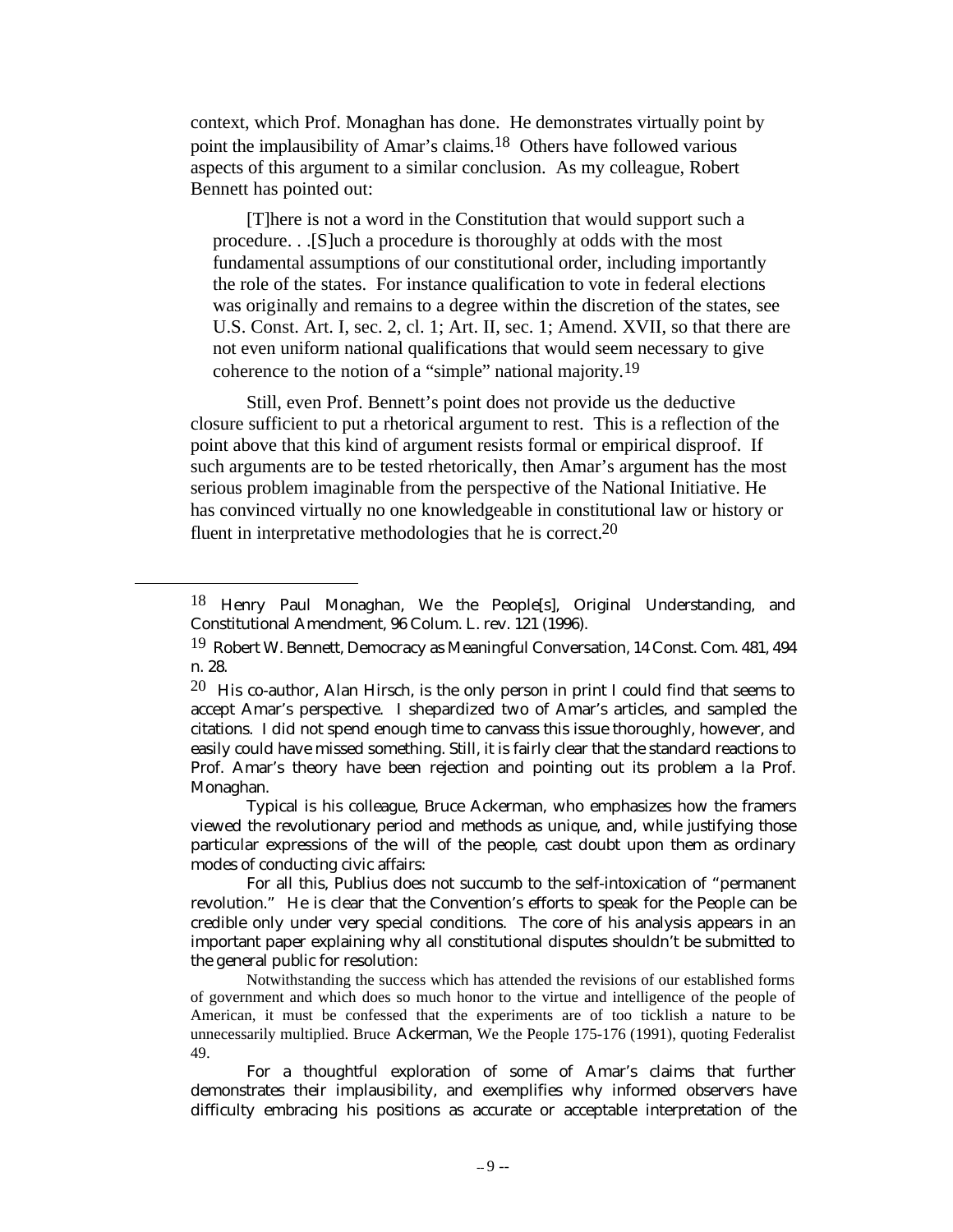This is not really a surprise, because the data suggest that Prof. Amar has substantial doubts about his own theory. If he did not, he would have to answer some of the hypotheticals I gave above affirmatively, that indeed a majority vote can do anything, but he rejects such a troublesome conclusion. As Monaghan has summarized the situation:

Interestingly, Amar distances himself from these consequences of undiluted majoritarianism. In a footnote in "Philadelphia Revisited," he argues that some "popular" amendments might be rejected by courts. In "Consent of the Governed," Amar greatly expands the latter suggestion. He suggests several possible limitations on the amendment power of "We the Majority." First, Amar quotes Wilson in order to make an appeal to natural law -- the very kind of appeal which was thrown up against the appointment of Justice Thomas. The difficulties with natural law theories need not be explored here, but it would take yet another article for Amar to demonstrate that his conception of natural law could be employed lawfully to check the will of his "We the Majority." Amar's other arguments turn out to have similar difficulties. He posits an "unamendable" Constitution, i.e., he claims that certain constitutional amendments must be rejected because they do not "fit" the American constitutional order. (Like his appeal to natural law, this proposal has many precursors.) What this amounts to in the end is that Amar seems prepared to permit "We the Majority" to amend only if he has no deep disagreement with the substance of the amendment. "We the Majority" are free to be right, but not free to be wrong. "If Amar believes that there are some decisions the people absolutely cannot make, it seems ironic for him to say that these same people cannot require that constitutional alterations be effected only by the actions of extraordinary majorities." Amar's failure to embrace the consequences of his belief in the authority of "We the Majority" is a basis for doubting that it constitutes the fundamental principle around which the constitutional order should be organized.<sup>21</sup>

Those expecting to rely on Prof. Amar's work to mount a campaign for the hearts and minds of the electorate would do well to study his argumentative form. As Prof. Monaghan points out, faced with difficulties in his argument, Prof. Amar makes some obviously ad hoc moves that may be difficult to defend, or at any rate that the supporters of the National Initiative need to be prepared to defend or explain away. Consider, for example, Amar's move to religion and natural rights that Monaghan refers to: "It does not necessarily follow from the First Theorem that the majority can simply do whatever it likes. Majority rule does not necessarily imply majority will or majority whim. James Wilson, for example, clearly stated that the People stood under God and natural law; and

Constitution, see G. Edward White, Reading the Guarantee Clause, 65 U. Col. L. Rev.787 (1994)

<sup>21</sup> Monaghan at 175-176, quoting John R. Vile, Legally Amending the United States Constitution: The Exclusivity of Article V's Mechanisms, 21 Cumb. L. Rev. 271, 304 (1991)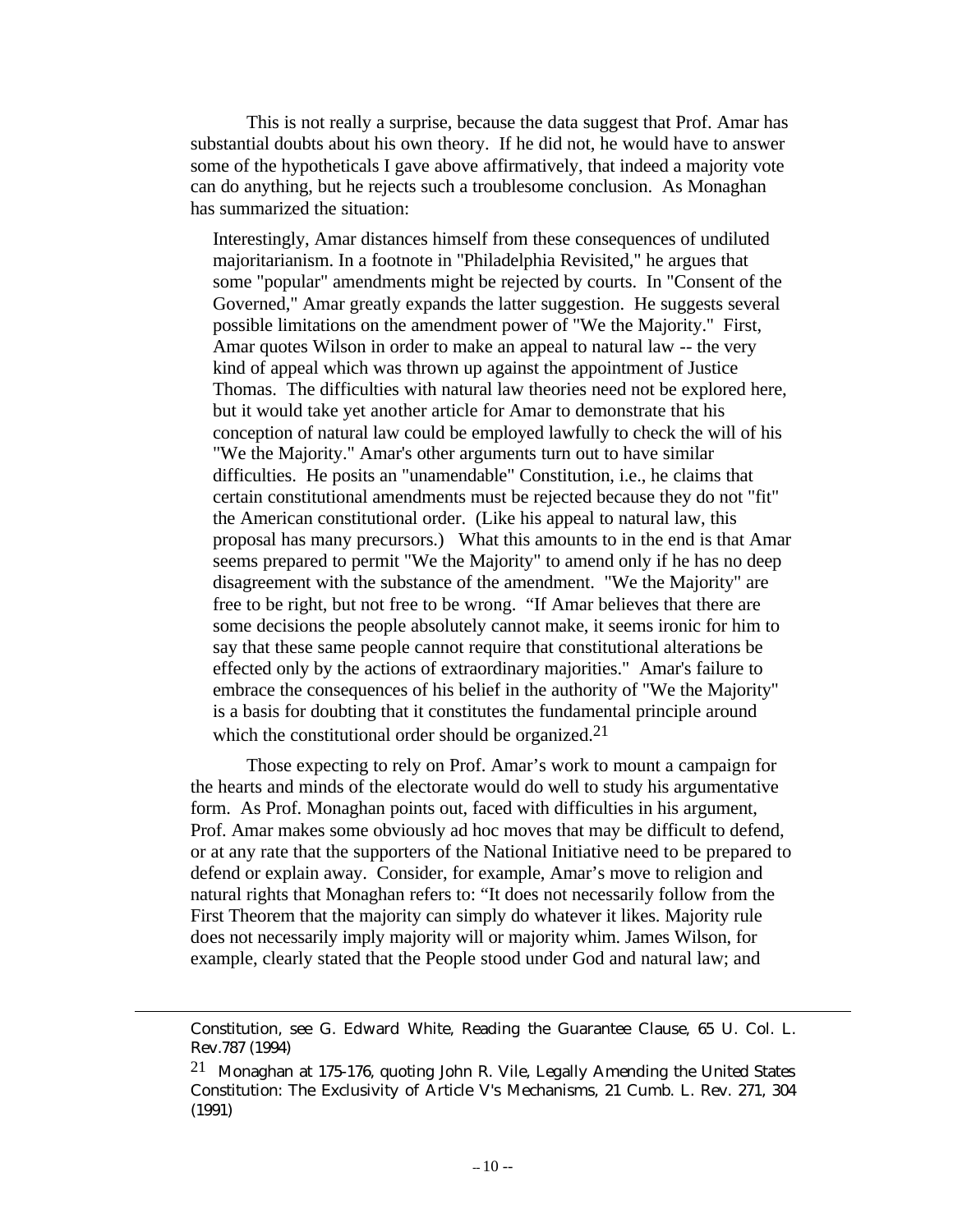that a majority was not entitled to do simply whatever it pleased."22 I am concerned that a quotation from a person 200 years ago invoking God and natural law will strike many disinterested observers as grasping at straws in a plainly ad hoc effort to dispose of difficulties, and in any event I very much doubt that the National Initiative sponsors will want to enter into debate that relies on properly interpreting God's will in order to justify its political agenda.

Such ad hoc moves are integrally woven throughout Amar's positions. Consider the following argument, which is another effort to avoid the "everything goes" principle, but that, surprisingly, indicates that perhaps the "first principle" of majority vote may not be the sole occupant of that lofty position:

A further turn of the screw: Article V, if exclusive, seems to say anything goes; no right is immune from abandonment--except Senate equality and (prior to 1808) the slave trade. So much follows from the logic of expressio unius and a blindered examination of Article V in isolation. But these are the very flawed interpretive premises the "First Theorem" challenges. Once we see the Constitution through, say, James Wilson's eyes, we see that perhaps not everything is properly amendable. Certain higher law principles – including popular sovereignty majority rule, but encompassing other inalienable rights as well--frame Article V itself. If we look at state declarations, we see, for example, that the individual "right of conscience" may, like popular sovereignty itself, be "unalienable." Ordinary Government should arguably not be allowed to amend this away--despite the fact that Article V itself says nothing explicit about "conscience"--at least in the absence of a solemn (judicial) declaration of the People themselves, in convention assembled, that they no longer judge conscience an "inalienable" right.23

Many observers will rightly wonder about the nature of "first principles" if they can so effortlessly multiply. They will also rightly wonder just exactly what the extension of this set is, how it is formed and how it changes. If we look at the Constitution through somebody else's "eyes"–Patrick Henry's, say–do we get a different set, and if so how are the differences worked out?

Let me generalize some of these points. In pursuing its goals, the organizers of the National Initiative need to be aware that legal scholarship in modern American law schools has split into two quite disparate areas (not, to be sure, hermetically sealed from each other, but the rough generalization holds). One area is governed by the creative imagination in which what is prized is the fashioning of an insightful argument. This, in fact, is the dominant mode of legal scholarship today in the more distinguished law schools, and is the form of scholarship that informs Prof. Amar's work, its far distant competitor comprised of those toiling in the fields of empiricism where the concerns are with

<sup>&</sup>lt;sup>22</sup> Akhil, Reed Amar, The Consent of the Governed: Constitutional Amendment Outside Article V, 94 Columb. L. Rev. 457 (1994) 502-503. 23 Id. at 504-505.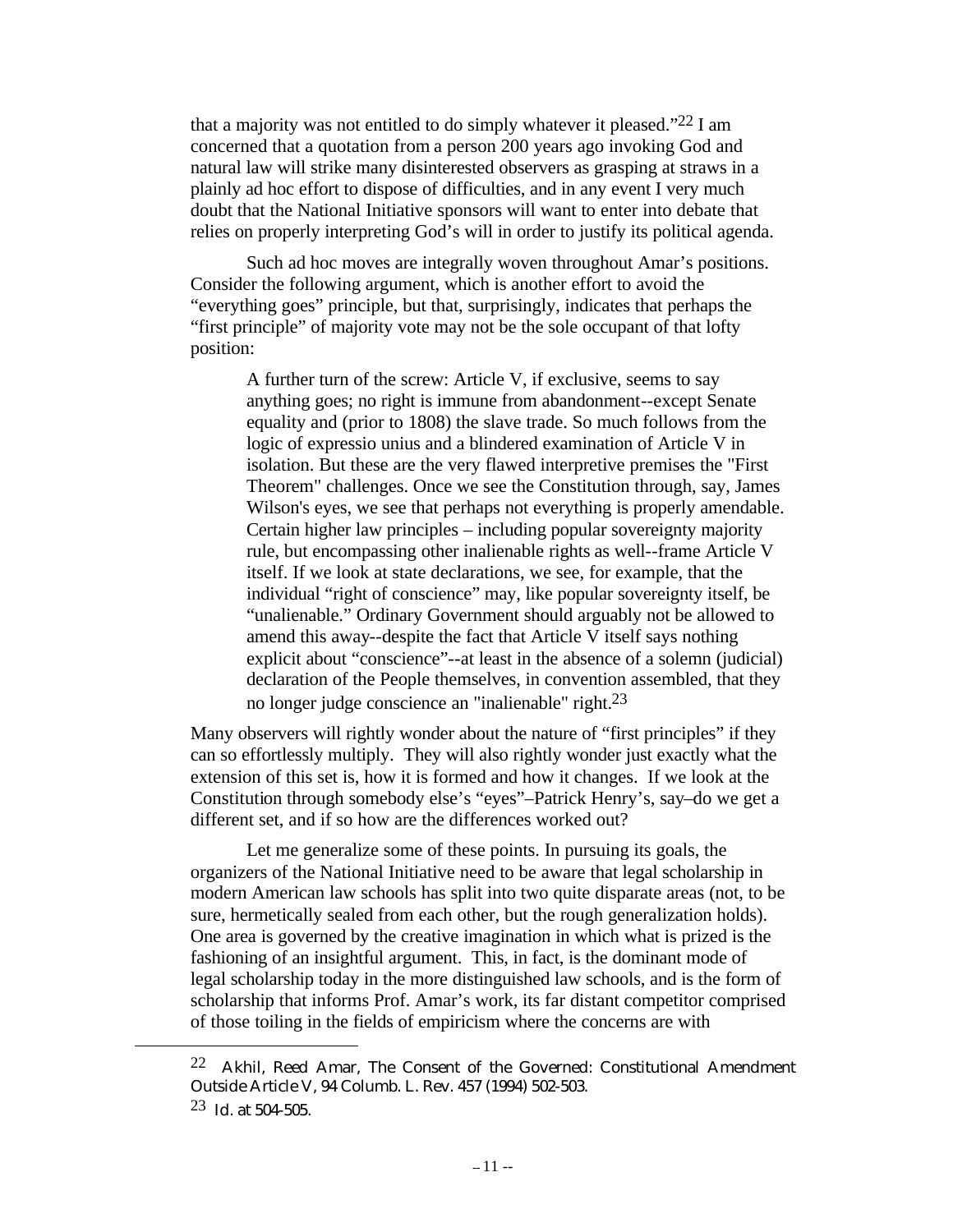verifiable propositions with truth value and the validity of arguments.24 While legal scholarship in the creative vein is wonderfully interesting, and here Amar's work is among the very best, its very nature makes it unpersuasive in general, and in particular to the grounded and practical people who both run the country and make up the electorate. Indeed, its point is not really to be persuasive. It strives to generate debate, to break things down and reconstruct them in a new light, and so on. It is not a matter of building on what has come before in the way that knowledge accretes in science; it is a matter of distinguishing one's own views from everything else that has come before and ably defending whatever edifice has been constructed.

As part of my work on the nature of decision making, I am in the midst of testing the power of legal academic work to effect legal change in various areas, and the results are striking. The "influential" legal theorists, and here I would certainly include Prof. Amar, who receive great attention in legal scholarship receive virtually no attention from actual decision makers, such as legislators and courts, largely because their methodology–grand theorizing in just the vein I have been examining–does not map onto the actual problems posed by many areas of law and governance.25

I respectfully suggest that for the National Initiative proposals to persuade the country at large the arguments in support of its program must be realistic and grounded, not abstract and literary. They must show why a national initiative and any necessary corollaries are sensible, useful, and not likely to lead to deleterious consequences. Abstract arguments invoking God, natural law, and scattered statements from James Wilson taken out of historical context will not accomplish what I think the organizers desire. Moreover, rigorously pursuing the conception of citizenship latent in the "majority vote" first principle will likely dissuade rather than attract adherents. My last bit of

<sup>&</sup>lt;sup>24</sup> Plainly, the fashioning of "insightful arguments" often requires vast knowledge, and again Prof. Amar's prodigious historical work is a good example.

<sup>&</sup>lt;sup>25</sup> Ronald J. Allen & Ross Rosenberg, Legal Phenomena, Knowledge, and Theory: a Cautionary Tale of Hedge Hogs and Foxes, (forthcoming, Chi. Kent L. Rev.). The data in this paper are complex and not easily reportable succinctly. Let me give two anecdotes, however. In Vacco v. Quill, 117 S. Ct. 2293 (1997), and Washington v. Glucksberg, 117 S. Ct. 2258 (1997), the Supreme Court held that state bans on assisted suicide do not violate the fourteenth amendment. A distinguished group of American philosophers (Ronald Dworkin, Thomas Nagel, Robert Nozick, John Rawls, Thomas Scanlon and Judith Jarvis Thomson. wrote an amicus brief to the contrary (this being perhaps the only issue on which they have agreed in quite some time), which the Court did not even mention in reaching its unanimously opposite conclusion. The second anecdote concerns Prof. Amar's very distinguished colleague, Bruce Ackerman, who constructed, and testified before Congress about, a wonderfully interesting theory that the House of Representatives could not impeach President Clinton because the proceedings stretched over the end of a congressional term. He was politely listened to and basically ignored. His testimony can be found at 1998 WL 850444 (F.D.C.H.). These two points do not establish the textual thesis but do indicate the clear indication of the data we have compiled.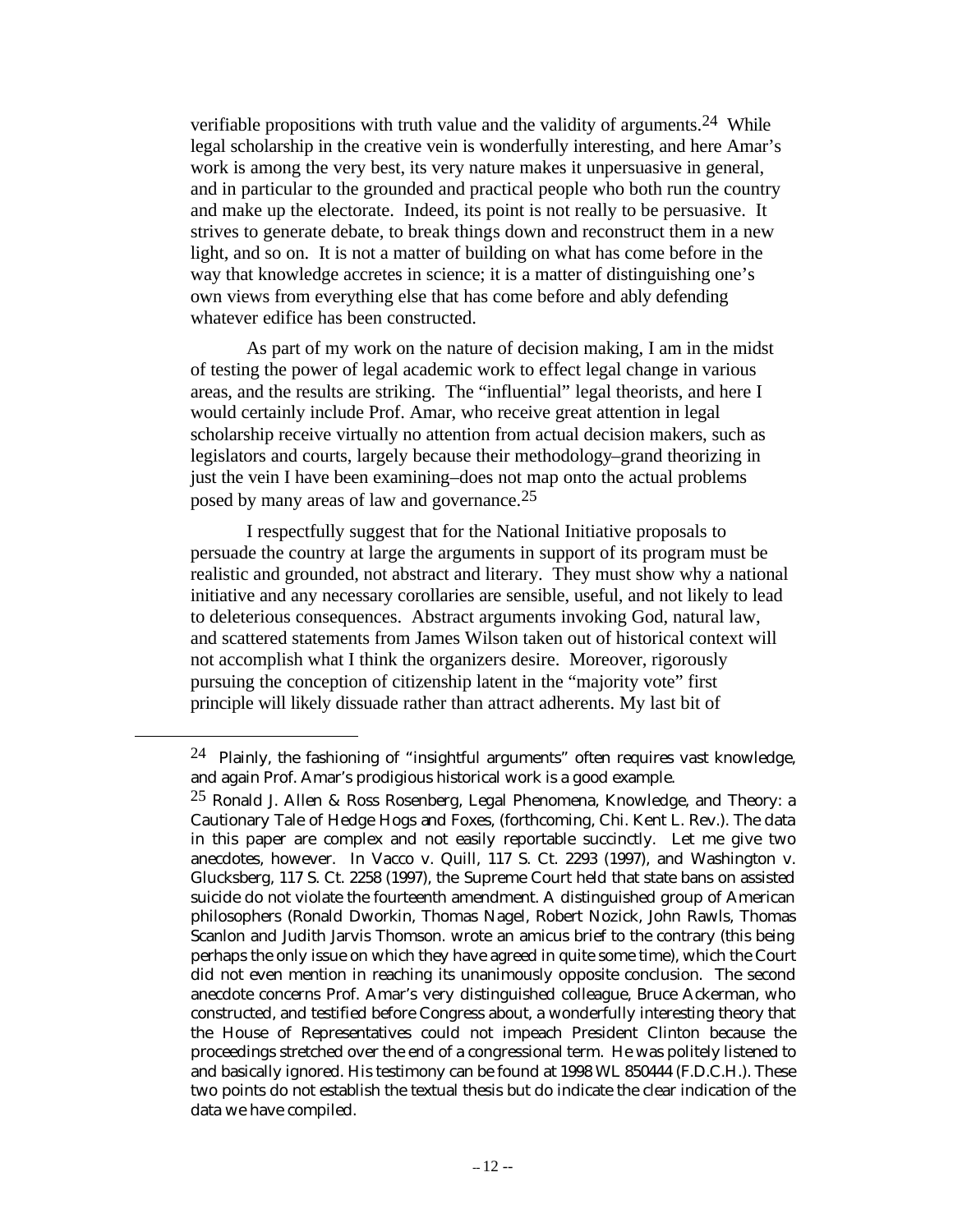gratuitous advice is that the supporters of the National Initiative would do well to demonstrate how their efforts are consistent with rather than opposed to a two hundred year history that most of the electorate will think has largely been an impressive success (which is not to be equated with perfection or the impossibility of improvement), how what is being proposed is a natural and beneficent extension of previous evolution rather than a wholesale rejection of it.

Yet, I say I support The Democracy Foundation's approach. I do tactically. I think it permits an effective presentation of the limits of the electoral connection that a national initiative could ameliorate. It thus may serve as the means of fostering an important national dialogue about the nature, successes, and deficiencies of modern representational government, all hopefully leading to amending the Constitution through Art. V to provide for a national initiative process. For that to occur, the proposals that actually go to "the people" must be reasonable, persuasive, and obviate criticisms.

## **III. The Drafting Questions**

## **A. The Democracy Amendment to the Constitution**

The proposed constitutional amendment raises both conceptual and practical issues. At the conceptual level:

1. Why is a constitutional amendment necessary at all if this power already exists?

2. If the power exists, is it subject to amendment in any event? How does that square with whatever political vision underlies the National Initiative?

At the practical level, section by section:

Sec. 1. See above. How can this sovereign power be abridged? Isn't this surplusage? If not, why not?

Sec. 2. a. How is a "legislature of the people" any different from the power to enact laws that the organizers of the National Initiative already assert exists? b. Why extend this to state and local governments? Why are individuals in these political subdivisions incompetent to make their own choices concerning their governmental structures?

Sec. 3. This is complete surplusage, simply announcing what is or is not true. Either way, no purpose is served by placing this in a constitutional provision.

Sec. 4. Again, either the Democracy Act "passes" or it does not. If it does, it does whatever it does, and there is no need for an announcement here. All the internal operations of the Electoral Trust likewise are dealt with elsewhere, or not at all if the statute fails of adoption, and nothing is served by cluttering up a constitution with this kind of material. The last sentence, directing funding, is less obviously surplusage but nonetheless better placed in the enabling statute itself. Failure to heed these suggestions may render the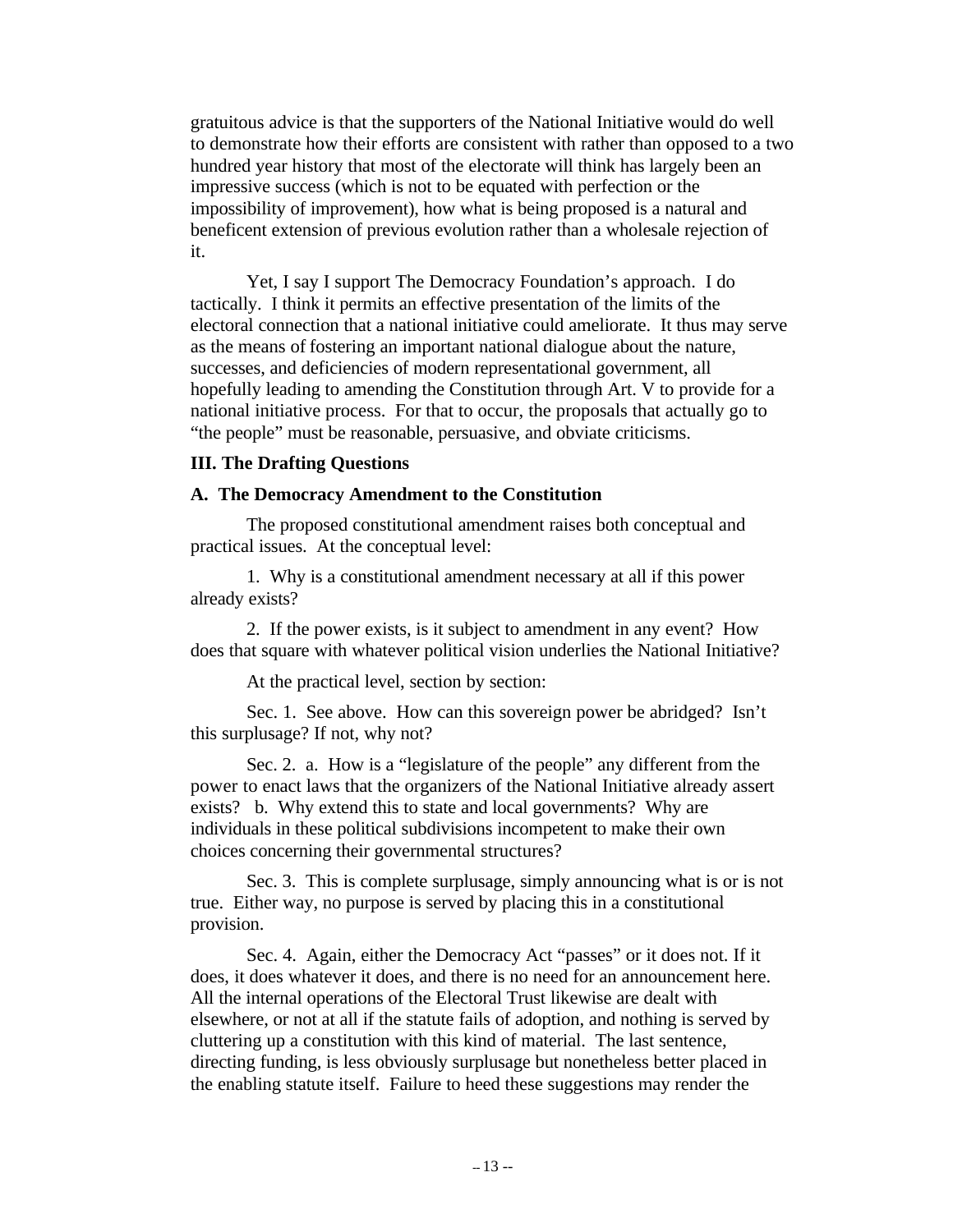amendment subject to one of the criticisms of state ballot measures that they clutter up the relevant constitutional documents needlessly.

Sec. 5. What, again, is the point of this? The ballot will or will not be presented to the population. This seems like an advertisement stuck in the middle of a constitutional amendment.

Sec. 6. a. Is "inoperative" an infelicitous word? The amendment will be adopted or not, as will the statute. Even if not adopted, whatever power presently exists will continue, so it is unclear what is going to cease "operation" in the event of a negative vote on the amendment. b. Even if the amendment fails, but the statute passes, is not the statute still good law? Is not that one of the main points of the National Initiative, and is not this inconsistent with that fundamental point? c. Isn't it possible that the amendment would pass but not the statute? Does this preclude that outcome? Why? d. Fifty percent of the total number of votes cast in the previous presidential election is a small minority of the country as a whole. How does that square with "first principles"?

In sum, I have trouble seeing what is being accomplished by this "amendment," and its proponents should be clear about its objectives. After its point is clearly articulated, then a document should be drafted that achieves the desired results in sparse and elegant language.

#### **B. The Direct Democracy Act**

**Sec. 2. Preamble** Is a single "legislature of the people" being enacted or thousands of them encompassing every political subdivision within the United States? What is a "governmental jurisdiction"? Can the individual boroughs of New York City pass initiatives inconsistent with that of the population of the City itself? Why not?

**Sec. 3. B Public Opinion Poll.** I think relying on public opinion polling to qualify constitutional amendments would be the kiss of death for this proposal. There are indeed aspects of modern technology that should be explored for this purpose, such as electronic signatures, but I urge the drafters to reconsider this aspect of the statute.

**Sec. 3. D Deliberative Committee.** Allowing amendments by those other than the sponsors that are "consistent" with the original proposals may be inviting a hornet's nest. I would recommend having the Committee make suggestions to the sponsors, for them to accept or reject.

**Sec. 3. E. Legislative Advisory Vote.** That the vote acts as a "cue" is statutory surplusage.

**Sec. 3. F. Enactment of Initiatives.** I think the proposal for two elections for constitutional change will be taken as demonstrating conceptual confusion in these proposals. What power by statute is there to change the "first principle" of majority vote that, apparently, does not require two votes to enact laws and constitutions?